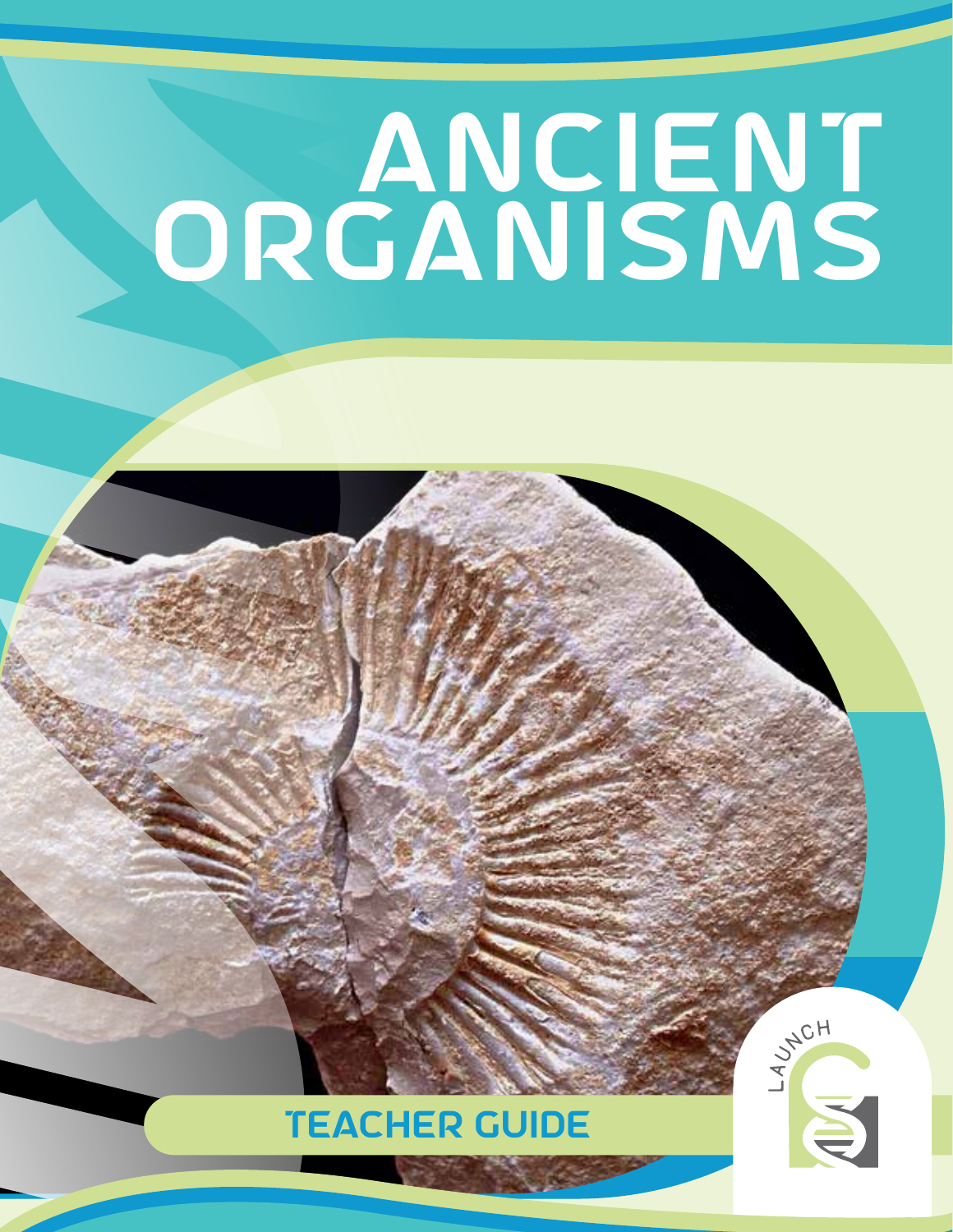**Here's a suggested schedule for this kit! The activities should be completed in order, but you can choose when the lessons take place over time.**

**PLANNING** 

| <b>ACTIVITY INFORMATION</b>                                                                                        | <b>SECTION(S)</b> |                                  | <b>TIME</b><br><b>REQUIRED</b> | DAY/<br><b>LESSON</b> |
|--------------------------------------------------------------------------------------------------------------------|-------------------|----------------------------------|--------------------------------|-----------------------|
| <b>ACTIVITY I: DO I KNOW WHAT I</b><br><b>THINK I KNOW?</b>                                                        | п                 | <b>Test for Fossils</b>          | 60 minutes                     | Day 1                 |
| Decide which specimens are fossils and which<br>are not with two tests commonly performed in<br>the field.         |                   |                                  |                                |                       |
| Total time: 1 h                                                                                                    |                   |                                  |                                |                       |
| <b>ACTIVITY 2: DISSOLVING</b><br><b>DINOSAURS</b>                                                                  | п                 | Fossils                          | 30 minutes                     | Day 2                 |
|                                                                                                                    | п                 | Mistakes Happen                  | 30 minutes                     | Day 3                 |
| Discover the characteristics of fossils!                                                                           | п                 | Create a Model for Fossilization | 60 minutes                     | Day 4                 |
| Total time: 2 h                                                                                                    |                   |                                  |                                |                       |
| <b>ACTIVITY 3: I GOT YOU COVERED</b>                                                                               | П                 | <b>Trace Fossils</b>             | 30 minutes                     | Day 5                 |
| Footprints and feathers teach scientists about<br>anatomical similarities between modern and<br>ancient organisms. | п                 | Make a Trace (through Step 4)    | 60 minutes                     | Day 6                 |
|                                                                                                                    | П                 | Make a Trace (through the end)   | 60 minutes                     | Day 7                 |
|                                                                                                                    | п                 | Design Challenge                 | $60$ minutes                   | Day 8                 |
| Total time: 3 h 30 min                                                                                             |                   |                                  |                                |                       |
| <b>ACTIVITY 4: MORE IN COMMON</b><br><b>THAN WE THINK</b>                                                          |                   | Emb                              |                                |                       |

Find out how many animals are start!

> Full schedule available with purchase

#### **Total time: 14+ hours**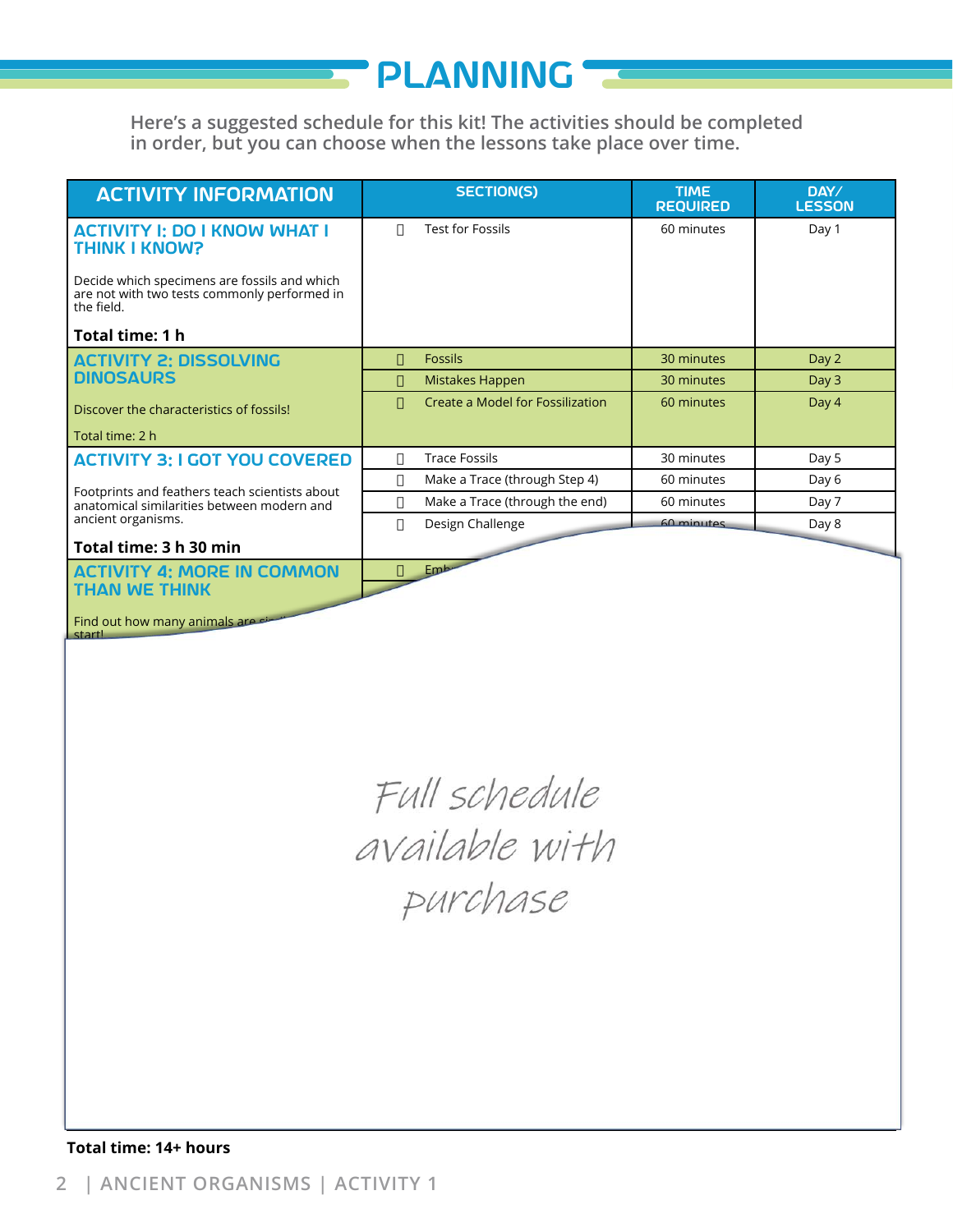# Do I Know What I Think I Know?

**In this activity, your student will put their knowledge to the test by developing criteria to describe what a fossil is then experimentally test a series of fossils and non-fossils based on these criteria. Often, a student will say they know something but is unable to explain that knowledge to others. This is often true of fossils as students can label a fossil in a picture. However, to be able to explain knowledge to another is a true test of knowing about a topic or object. Following this activity, they should understand that fossils and non-fossils do have commonalities, but also be able to ask questions**  about and/or describe the differences between the two.

# **1 TEST FOR FOSSILS**

#### **CONTENT**

• There is a series of three fossils, two rocks, and a non-fossil tooth. You can use this identification key to aide your student if they appear overly confused about the identification of a particular sample.

• We recommend you do NOT tell them what the samples are. Rather, encourage them to ask questions about the samples and come to their own conclusions.

• The order that your student labels their samples does not need to be consistent with the order in this chart or the numbering in the image in their student workbook.

| <b>FOSSILS</b> |                                  | <b>NON-FOSSILS</b> |                         |  |
|----------------|----------------------------------|--------------------|-------------------------|--|
|                | <b>Fossil Tooth</b>              |                    | <b>Red Sandstone</b>    |  |
|                | <b>Dinosaur</b><br>bone fragment |                    | Granite                 |  |
|                | <b>Horn coral</b>                |                    | <b>Non-fossil tooth</b> |  |

2

1

#### **CONTENT**

• Help develop criteria for fossils by encouraging your student to split the samples into two groups - fossils and non-fossils. Encourage your student to look for commonalities between the objects they think are fossils, and notice the differences between the samples they think are non-fossils.

• If your student has previous knowledge on fossils, ask them to describe fossils based on that knowledge, encouraging them to determine what of their knowledge is consistent with the objects they have in their "fossil" group.

• Criteria commonly associated with fossils include: an age (defined as being at least 10,000 years old), the preserved remains (an imprint or piece) of a plant or animal, originating from sedimentary rock, and having a porous structure (has small air pockets or pores; this is generally true for fossilized bone).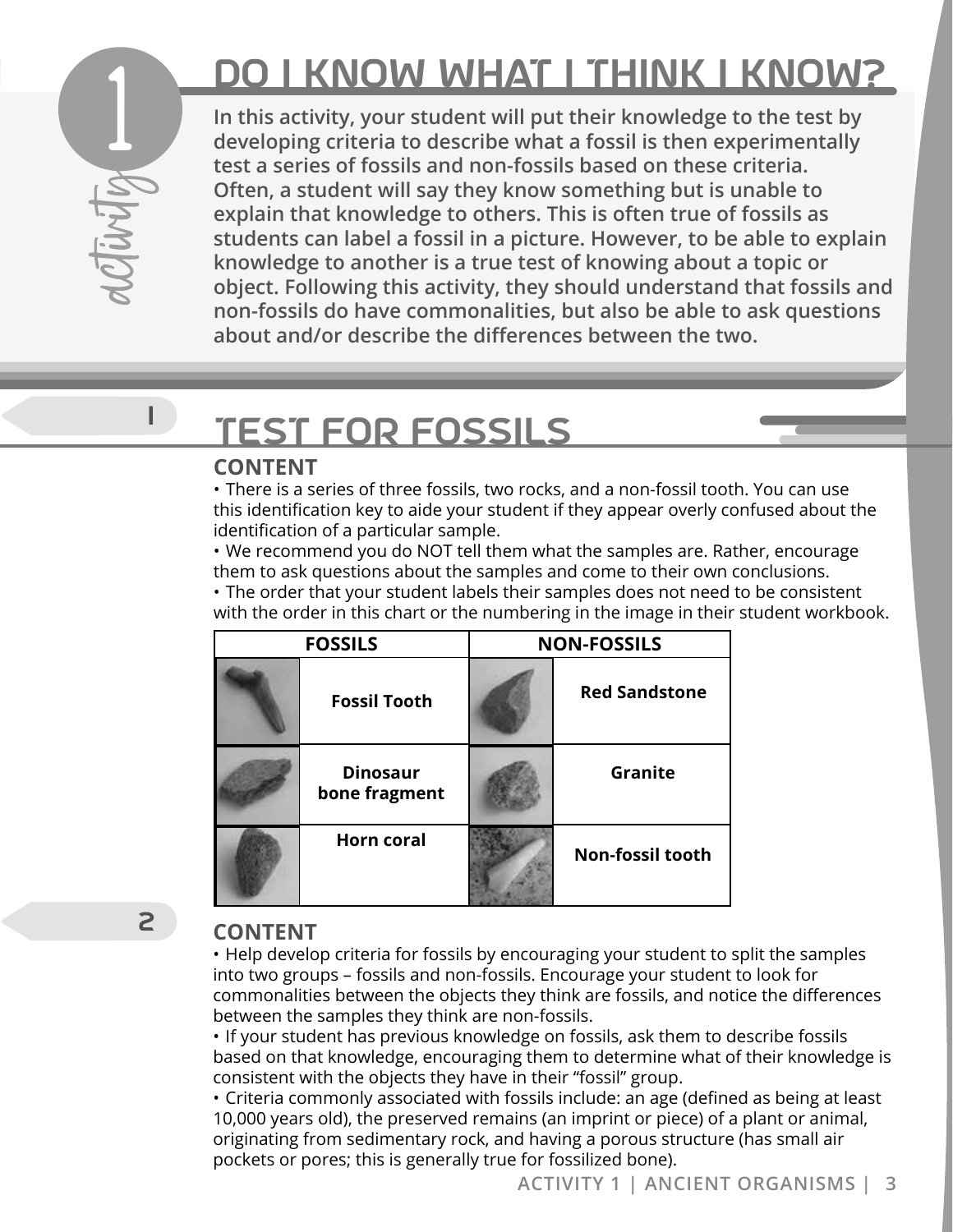# GOT YOU COVERED

**An organism's body coverings and footprints allow us to understand anatomical similarities between modern and ancient organisms. While footprints do fossilize well as "trace fossils", body coverings often do not as the tissues break down prior to fossilization. However, there is more recent evidence of feathers present on ancient organisms, both as a mechanism to maintain body warmth**  and to assist in flight or gliding among trees.

**In this activity, your student will look at trace fossil evidence in footprints and body coverings to make the connection that modern and ancient organisms have similarities based on their anatomy.**

#### *LEARNING GOALS:*

**I can infer relationships based on anatomical similarities and**  differences

## Trace Fossils

#### **CONTENT**

ivily C

11

• This is a reading section that introduces your student to trace fossils and Archaeopteryx.

• There are many scientists who speculate that Archaeopteryx is a "missing link" that demonstrates the relatedness of dinosaurs and birds. It is important to know that this is only speculative.

### Make a Trace



#### preparation and supervision

#### WARNING: Do not inhale plaster power. It can irritate the lungs.



• Be aware that dust from mixing the plaster can irritate your lungs. Do not allow your student or yourself to breathe in closely to the plaster while it is being mixed.

• The packaging will tell you to mix two parts plaster with one-part water. However, this will make the mixture thinner and take longer to dry. If your student struggles to mix the plaster thoroughly with only 4 tablespoons of water, have them add no more than 1 tablespoon of water.

• If you used 5 tablespoons total to create your mixture, you will want to let the plaster sit for longer than 90 minutes. Another option, is to take a paper towel and absorb water sitting at the top of the mixture to reduce the overall water content. Have your student observe the imprints when they remove their feather and shell. The imprint of the feather will be clearer after sitting in the plaster longer than the shell. If the shell isn't making a good imprint, feel free to leave it sitting in the plaster longer. However, do not have the shell sit in the plaster overnight or it can damage the imprint left behind as the plaster may stick and dry to the shell.

• You will want the plaster to dry fully. To do so, you can place the pan in a sunny window or even bake it on low for a couple minutes. If you choose to bake your plaster, watch it while it bakes. If it becomes too dried out, it can crack. DO NOT microwave the pie pan!